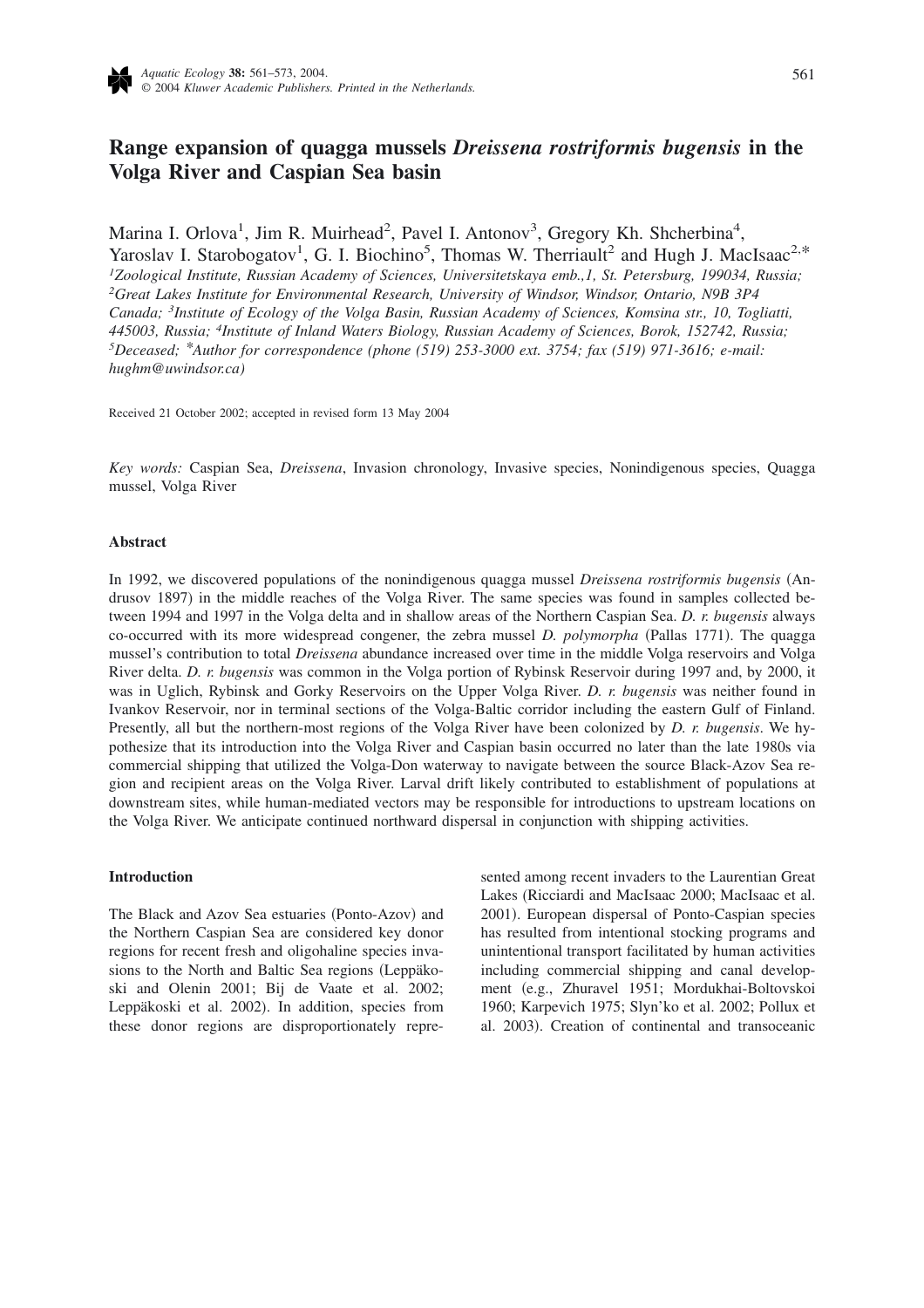invasion corridors has facilitated dispersal of these species to recipient ecosystems in northern and Western Europe (e.g., Baltic and North Seas) and from these locations to North America MacIsaac et al. 2001; Bij de Vaate et al. 2002; Slyn'ko et al. 2002). Dispersal and invasion by some Ponto-Caspian taxa is consistent with an 'invasional meltdown' scenario, whereby early arriving species facilitate establishment of subsequent ones (Simberloff and Von Holle 1999; Ricciardi 2001). For example, invasion of the Great Lakes by dreissenid mussels *Dreissena poly*morpha (Pallas 1771), *D. rostriformis bugensis (An*drusov 1897)) appears to have facilitated subsequent invasions by round gobies *Neogobius melanostomus* (Pallas 1811)), which prey on the mussels, and by amphipods *Echinogammarus ischnus* Stebbing 1899), which exploit habitat associated with mussel colonies (Ricciardi 2001). Facilitation of one invading species by an established one has also been reported in Europe (e.g., Van der Velde et al. 2000).

*Dreissena polymorpha* is one of the best-studied nonindigenous species owing to its prodigious capabilities of dispersal, population growth and biofouling. Its European invasion history is extensive both temporally and spatially, having been dispersed by human vectors during the past two centuries. Dispersal in Europe has been effected primarily by human-mediated mechanisms, including fouling on commercial vessels, ballast water transfer, canal development, and by timber rafting (see Andrusov 1897; Nowak 1971; Karataev et al. 1998; Olenin et al. 1999; Bij de Vaate et al. 2002; Pollux et al. 2003). Most recently, *D. polymorpha* was introduced by a trailered pleasure boat transported by ferry from England to Ireland, where it continues to spread (Pollux et al. 2003).

*Dreissena polymorpha* and *Mytilopsis leucophae*ata (Conrad, 1831) are the only Dreissenidae that have dispersed into the Baltic Sea area, the latter originating from the Atlantic coast of the United States and the Gulf of Mexico Marelli and Gray 1983; Darr and Zettler 2000; Leppäkoski and Olenin 2001). Other members of the genus *Dreissena* have much more confined native and introduced ranges. For example, despite the existence of potential invasion corridors from the Ponto-Azov region to continental Europe MacIsaac et al. 2001; Bij de Vaate et al. 2002), only *D. polymorpha* has been reported from inland Europe and the Volga River basin (Kinzelbach 1992; Starobogatov and Andreeva 1994; Scalskaya 2000; Van der Velde et al. 2000). Differential

dispersal of dreissenid molluscs from Ponto-Caspian waters is difficult to comprehend, as invasion corridors available to *D. polymorpha* also should have been accessible to other dreissenids that possess broad environmental tolerances.

The quagga mussel was first recorded in the Bug River in the Black Sea drainage, and described as *D.* rostriformis (Andrusov 1890). Andrusov (1897) later named the species *D. bugensis*. Molecular analyses have revealed that there exist only minor genetic differences between *D. rostriformis* from the Caspian Sea and *D. bugensis* from the Black Sea, raising the possibility that they are a single species Therriault et al. 2004). Rosenberg and Ludyanskiy (1994) and Starobogatov (1994), however, suggest separate species within the Pontodreissena lineage – *Dreissena rostriformis* and *D. bugensis* due to differences in coloration, morphology, maximum adult size and salinity tolerance. Consistent Therriault et al. (2004), hereafter we refer to *D. bugensis* as *D. rostriformis bugensis,* and *D. rostriformis* from Caspian Sea sample, collected at 12 ppt salinity as *D. rostriformis* distincta (Andrusov 1897).

*D. rostriformis bugensis* maintained a very restricted distribution within its native region–including the Dnieper-Bug Liman and lower Inguletz River– between the 1890s and 1940s (Zhuravel 1951). Its relatively rapid range expansion within the Ponto-Azov region resulted from construction of irrigation canals and reservoir impoundment in the basin's watershed (Mills et al. 1996). Between the 1940's and 1990's, *D. r. bugensis* extended its range north of the Black Sea into the Dnieper River and lower reaches of the Pripiat River, and west into the Dniester Reservoir and Dniester River estuary (Kharchenko 1995; Mills et al. 1996). The Pripiat River is a component of the central European invasion corridor linking the Black and Baltic Seas via the Dnieper River to the south and Vistula and Nemanus Rivers to the north Ricciardi and MacIsaac 2000; MacIsaac et al. 2001; Bij de Vaate et al. 2002). No evidence exists that *D*. *r. bugensis* has dispersed farther north (i.e., beyond the lower Pripiat River) along this corridor. *D. r. bugensis* was first recorded in the Volga River in 1992 (Antonov 1993), 40 years after opening of the Don-Volga canal (in 1952) that linked the Ponto-Azov and Caspian regions. No palaeontological evidence exists that *D. r. bugensis* was ever present in the Caspian Sea, nor in the Volga River or Zymlyansk Reservoir, a deep-water constituent of the Volga-Don waterway.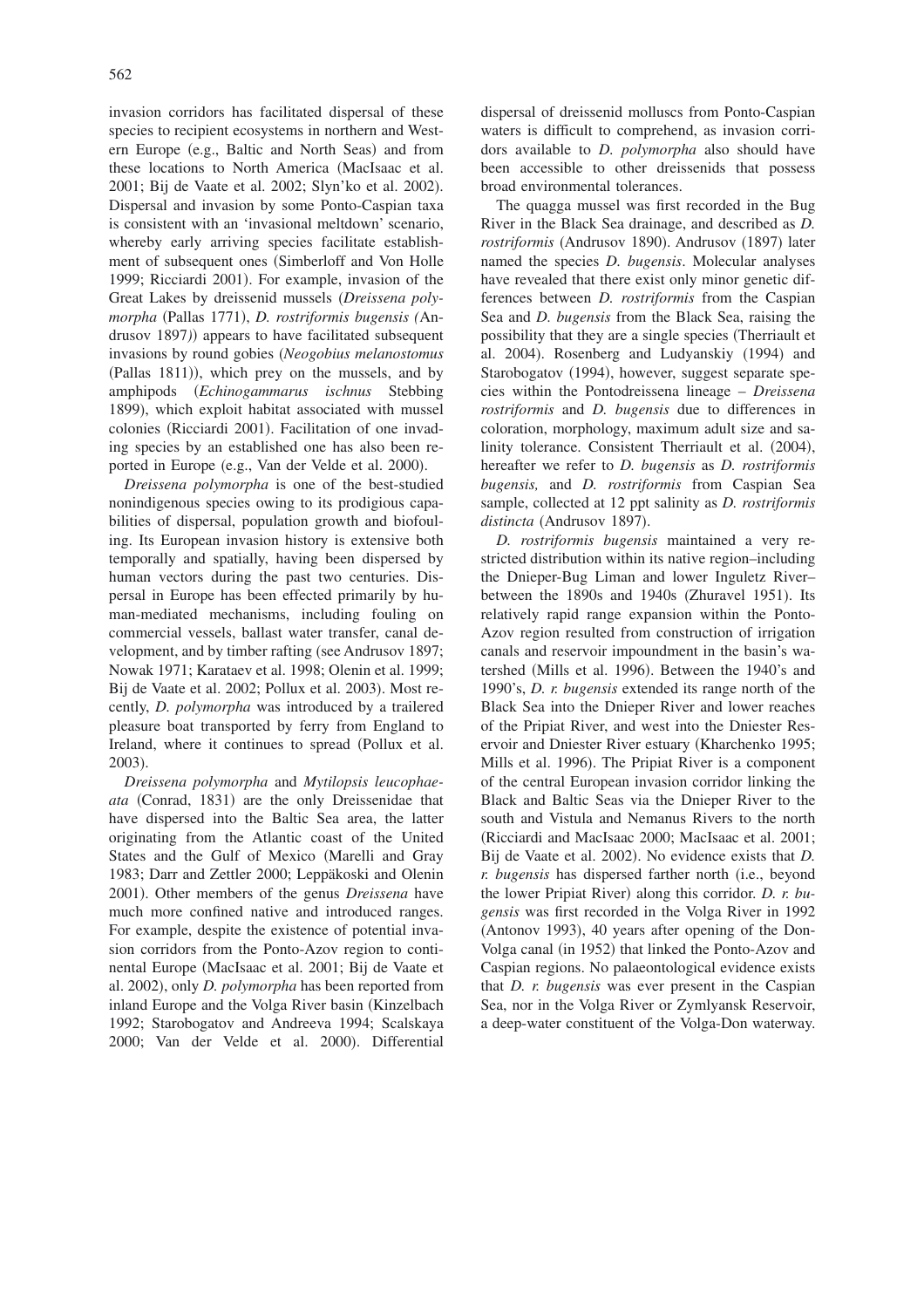

*Figure 1.* Eurasian distribution of *Dreissena rostriformis bugensis* along the Volga River system. Major reservoirs are indicated by larger letters. Site numbers and *Dreissena* composition are provided in Table 1. Distribution limits in the Upper Volga River (e.g., Rybinsk and Uglich Reservoirs) are indicated by dotted lines.

The objective of this study was to examine the recent invasion history and patterns of dispersal of *D. r. bugensis* within the Volga River and Caspian Sea, and to identify vectors of primary and secondary range expansion.

#### **Study area and methods**

Our study area covered three major regions in the Volga-Caspian basin, Russia: 1) the southern region, including the Northern Caspian Sea and the Volga delta; 2) the middle region, including Saratov and Kuybyshev Reservoirs and associated reaches of the Volga River; and 3) the northern region, including Upper Volga Reservoirs and waterbodies of the Volga-Baltic traffic system (see Figure 1).

To establish the presence of *D. r. bugensis*, we collected benthic samples downstream of the Kuybyshev Reservoir dam (area 1) in 1992-1993, and again in

1998 (see Table 1). In 1993, we sampled 100 km upstream of this location (area 2), while in  $2001$  we sampled the northern stretch of Kuybyshev Reservoir (area 3). Saratov Reservoir (areas 4, 5) was sampled during 1992 and 1998. During 1994–1997 and 2000, samples were collected in the Astrakhan nature reserve in Damchik district (area 6), in the Volga delta, the Volga-Caspian channel, shallow areas of the Caspian Sea adjacent to the Volga delta (area 7), and at Chistaya Banka Island in the transitional zone of the Northern Caspian Sea (area 8). In region 3, we sampled the upper part of the Volga River including Rybinsk Reservoir 1997, 2000 and 2001; areas 9-14), and Uglich, Ivankov and Gorky Reservoirs  $(2000; \text{ areas } 15-17, 22)$ . All samples were collected from standardized sampling stations developed by the Institute for Inland Water Biology, Borok, Russia (IBIW), and later examined for presence of *Dreissena* mussels. Additional sampling was conducted at several sites in the Upper Volga system, including at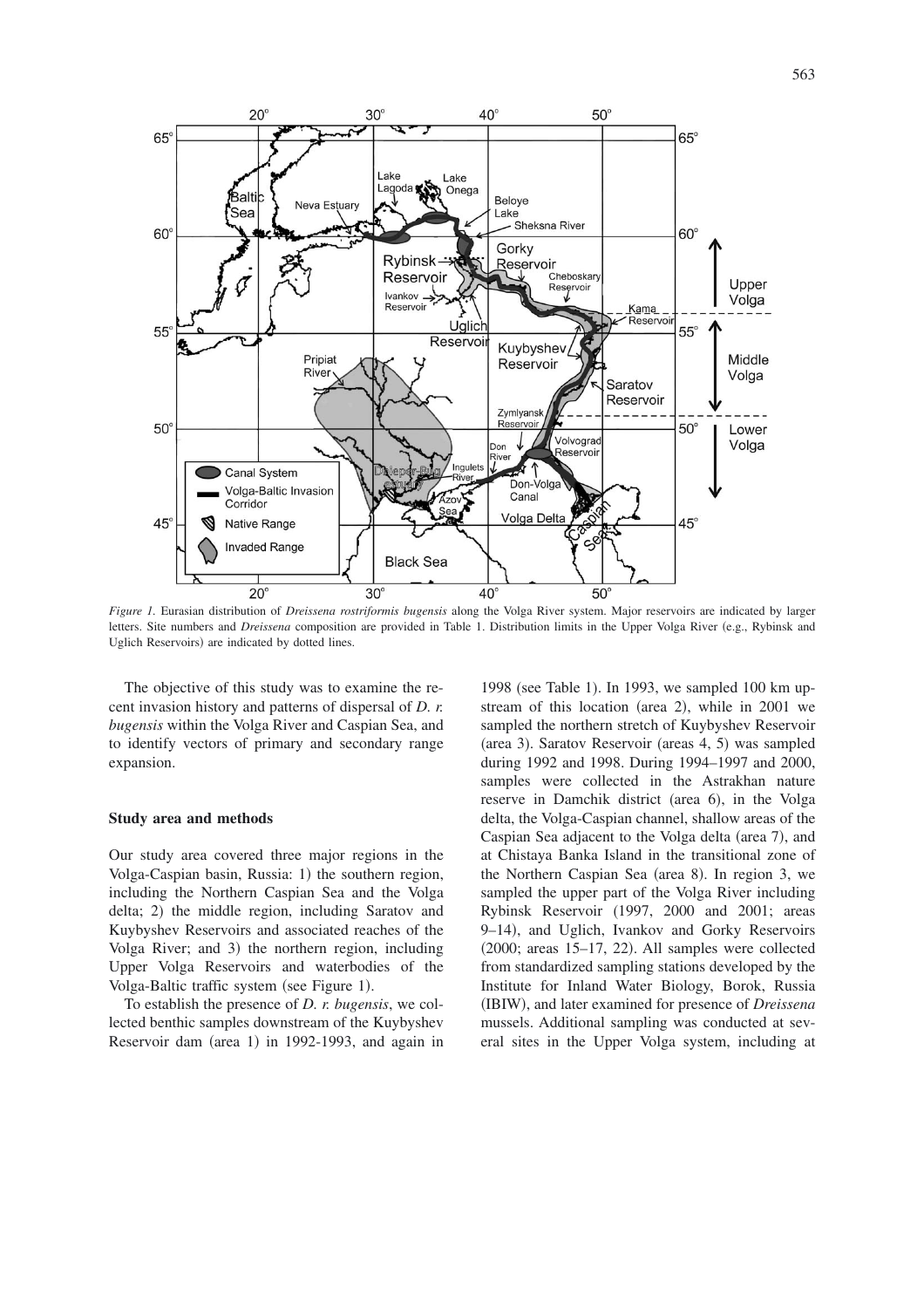|                                   |                          | Table 1. D. rostriformis bugensis records in key areas of the Volga - Caspian basin and Volga-Balic waterway; contribution of D. r. bugensis to total Dreissena abundance. For location<br>of sampling areas, see Figure 1 and Material and Methods. |                       |                                |                                                        |                                        |                                                               |                             |
|-----------------------------------|--------------------------|------------------------------------------------------------------------------------------------------------------------------------------------------------------------------------------------------------------------------------------------------|-----------------------|--------------------------------|--------------------------------------------------------|----------------------------------------|---------------------------------------------------------------|-----------------------------|
| Area                              | Sampling site            |                                                                                                                                                                                                                                                      | Sam-<br>pling<br>Date | Depth<br>Site<br>$\widehat{E}$ | D. r. bugensis and D. poly-<br>morpha presence (--/--) | Maximum size<br>D. r. bugensis<br>(mm) | Contribution of D. r. bugen-<br>sis to total abundance $(\%)$ | Source                      |
|                                   | number<br>Site           | location<br>Sampling                                                                                                                                                                                                                                 |                       |                                |                                                        |                                        |                                                               |                             |
| Kuybyshev Reservoir               | $\overline{\phantom{0}}$ | Above dam, right bank                                                                                                                                                                                                                                | Sept,<br>1992         | $1 - 12$                       | $\frac{+}{+}$                                          | $23 - 30$                              | 54                                                            | Antonov 1993                |
|                                   |                          | Above dam, Togliatti River<br>port                                                                                                                                                                                                                   | Sept,<br>2001         |                                | $\stackrel{\scriptscriptstyle\mathsf{L}}{+}$           | $23 - 30$                              | $100\,$                                                       | this study                  |
|                                   | $\mathcal{L}$            | Sengilei city                                                                                                                                                                                                                                        | Sept,<br>1993         | 13                             | $+/-$                                                  | $23 - 30$                              | $\Box$                                                        | Antonov 1996                |
|                                   | $\mathfrak{g}$           | Krasnovidovo, riverbed slope                                                                                                                                                                                                                         | Sept,<br>2001         | $9 - 14$                       | $\frac{+}{+}$                                          | 32                                     | 83                                                            | this study                  |
|                                   |                          | Krasnovidovo, littoral, right<br>bank                                                                                                                                                                                                                | Sept,<br>2001         | $0.5 - 1$                      | $\frac{+}{+}$                                          | 7                                      | 84                                                            | this study                  |
|                                   |                          | Krasnovidovo, littoral, island,<br>leftward on the river slope                                                                                                                                                                                       | Sept,<br>2001         |                                | $\frac{+}{\sqrt{2}}$                                   |                                        |                                                               | this study                  |
| Saratov Reservoir                 | 4                        | Settl. Mordovo                                                                                                                                                                                                                                       | Sept,<br>1992         | $\overline{10}$                | $\overset{+}{\underset{+}{\smile}}$                    | $23 - 30$                              | $\leq 1\mbox{-}4$                                             | Antonov 1993                |
|                                   |                          | Settl. Mordovo                                                                                                                                                                                                                                       | 1998                  |                                | $\genfrac{}{}{0pt}{}{+}{+}\genfrac{}{}{0pt}{}{+}{+}$   | No data                                | 92-100                                                        | this study                  |
|                                   | 5                        | Gusinoe Lake                                                                                                                                                                                                                                         | Sept,<br>1992         | $1 - 2$                        | $\overset{+}{\underset{+}{\smile}}$                    | No data                                | $\overline{\vee}$                                             | Antonov 1993                |
|                                   |                          | Gusinoe Lake                                                                                                                                                                                                                                         | 1998                  |                                | $+/-$                                                  | No data                                | 55-88                                                         | this study                  |
| Volga delta                       | $\circ$                  | area ABNR, united<br>Damchik<br>$data*$                                                                                                                                                                                                              | 1994<br>Sept,         | $2 - 5$                        | $\overset{+}{+}$                                       | 1.5                                    | 13                                                            | Orlova et al.<br>1999       |
|                                   |                          | area ABNR, united<br>Damchik                                                                                                                                                                                                                         | Sept,                 |                                | $\overset{+}{\underset{+}{\smile}}$                    | $\equiv$                               | $17\,$                                                        | Orlova et al.               |
|                                   |                          | $data*$                                                                                                                                                                                                                                              | 1995                  |                                |                                                        |                                        |                                                               | 1999                        |
|                                   |                          | area ABNR, united<br>Damchik<br>$\mathrm{data}^*$                                                                                                                                                                                                    | 1996<br>Sept,         |                                | $\frac{+}{+}$                                          | 28                                     | 34                                                            | Orlova et al.<br>1999       |
|                                   |                          | area, ABNR*<br>Damchik                                                                                                                                                                                                                               | Sept,                 |                                | $+$                                                    | $\overline{31}$                        | 98                                                            | this study                  |
| Volga avandelta                   | 7                        | Volga-Caspian canal<br>stream Bystraya                                                                                                                                                                                                               | 2000<br>Sept,         | 1.5                            | $\frac{+}{+}$                                          | $\overline{21}$                        | 56                                                            | Orlova et al.<br>1999       |
|                                   |                          | Gandurinsky canal                                                                                                                                                                                                                                    | 1996<br>1996<br>Sept, |                                | $\frac{+}{+}$                                          | $20\,$                                 | 4                                                             | Orlova et al.<br>1999       |
|                                   |                          | Gandurinsky canal                                                                                                                                                                                                                                    | Sept,<br>1997         |                                | $+/-$                                                  | 28                                     | 78                                                            | Orlova et al<br>1999        |
|                                   | $\infty$                 | Chistaya banka                                                                                                                                                                                                                                       | Sept<br>1997          | 1.5                            | $\genfrac{}{}{0pt}{}{+}{+}\genfrac{}{}{0pt}{}{+}{+}$   | $\circ$                                | 79                                                            | Orlova et al.<br>2002       |
| Rybinsk Reservoir<br>(Volga part) | $\circ$                  | Koprino                                                                                                                                                                                                                                              | 1997                  | $\circ$                        | $\frac{+}{+}$                                          | $18\,$                                 | $>50$                                                         | Dr. Biochino<br>pers. comm. |

564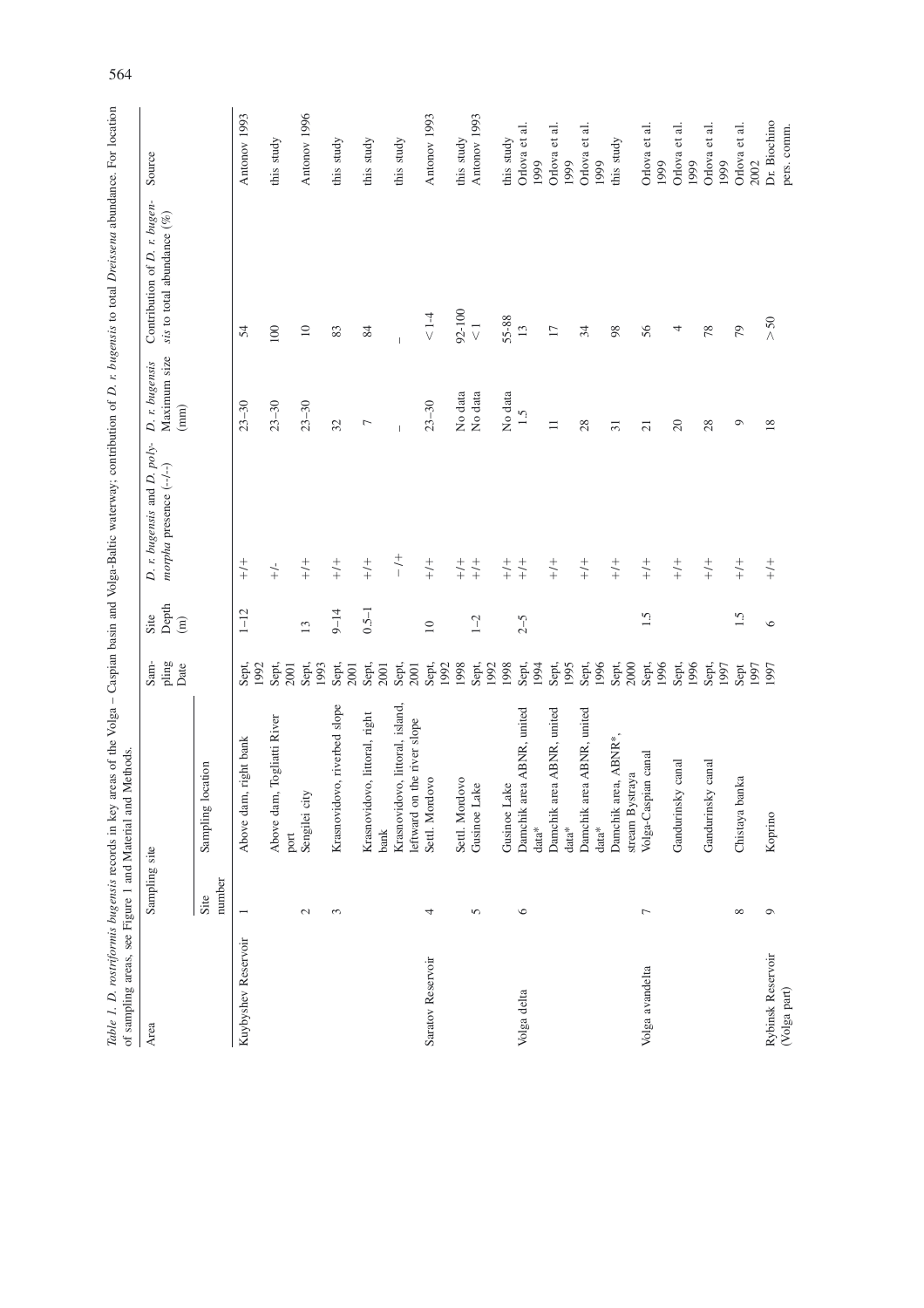| Table 1. Continued.                             |                 |                                     |                       |                                |                                                        |                                        |                                                               |                                  |
|-------------------------------------------------|-----------------|-------------------------------------|-----------------------|--------------------------------|--------------------------------------------------------|----------------------------------------|---------------------------------------------------------------|----------------------------------|
| Area                                            | Sampling site   |                                     | pling<br>Sam-<br>Date | Depth<br>Site<br>$\widehat{E}$ | D. r. bugensis and D. poly-<br>morpha presence (--/--) | Maximum size<br>D. r. bugensis<br>(mm) | Contribution of D. r. bugen-<br>sis to total abundance $(\%)$ | Source                           |
|                                                 | number<br>Site  | Sampling location                   |                       |                                |                                                        |                                        |                                                               |                                  |
|                                                 |                 | Koprino                             | Sept,<br>2000         |                                | $\frac{+}{+}$                                          | $\overline{c}$                         | 98                                                            | Orlova and<br>Shcherbina<br>2001 |
|                                                 |                 | Koprino                             | Sept,<br>2001         |                                | $\frac{+}{+}$                                          | 28                                     | 57                                                            | this study                       |
| Rybinsk Reservoir<br>(Mologa part)              | $\Box$          | <b>Breitovo</b>                     | Sept,<br>2000         | $\equiv$                       | $\overset{+}{\mathstrut\smile}$                        |                                        |                                                               | this study                       |
|                                                 |                 | <b>Breitovo</b>                     | Sept,<br>2001         |                                | $\genfrac{}{}{0pt}{}{+}{+}\hspace{-2pt}$               | $\overline{16}$                        | $\wedge$                                                      | this study                       |
|                                                 | $\equiv$        | Pervomaiskie islands                | Sept,<br>2000         | $3.5 - 5$                      | $\overset{+}{\mathstrut\sim}$                          | $\overline{1}$                         | $\overline{1}$                                                | Orlova and<br>Shcherbina<br>2001 |
|                                                 |                 | Pervomaiskie islands                | Sept,<br>2001         |                                | $\genfrac{}{}{0pt}{}{+}{+}\genfrac{}{}{0pt}{}{+}{+}$   | 18                                     | Single individuals                                            | this study                       |
| Rybinsk Reservoir<br>(Central part)             | $\overline{c}$  | Ō<br>Central cap                    | Sept,<br>2000         | 5.5                            | $\begin{array}{c} + \\ + \end{array}$                  | 34                                     | Single individuals                                            | Orlova and<br>Shcherbina<br>2001 |
|                                                 |                 | Central cape                        | Sept,<br>2001         |                                | $\genfrac{}{}{0pt}{}{+}{+}\genfrac{}{}{0pt}{}{+}{+}$   | 34                                     | Single individuals                                            | this study                       |
| Rybinsk Reservoir<br>(Sheksna part)             | 13              | United data                         | Sept,<br>2000         | 7.5                            | $\overset{+}{\mathstrut\smile}$                        | $\overline{1}$                         | $\overline{\phantom{a}}$                                      | Orlova and<br>Shcherbina<br>2001 |
|                                                 |                 | United data                         | Sept,<br>2001         |                                | $\frac{+}{-}$                                          | I                                      | $\overline{\phantom{a}}$                                      | this study                       |
| (downstream of the<br>Rybinsk Reservoir<br>dam) | $\overline{1}$  | Volkovo                             | Sept,<br>2000         | 5                              | $\frac{+}{-}$                                          | $\overline{1}$                         | $\overline{\phantom{a}}$                                      | Orlova and<br>Shcherbina<br>2001 |
|                                                 |                 | Volkovo                             | Sept,<br>2001         |                                | $\overset{+}{\underset{+}{\smile}}$                    | $\Box$                                 | 5                                                             | this study                       |
| Uglich Reservoir                                | 15              | Dubna River                         | Sept,<br>2000         | $6 - 7$                        | $\frac{+}{\sqrt{2}}$                                   | $\overline{1}$                         |                                                               | Orlova and<br>Shcherbina<br>2001 |
|                                                 | 16              | Medveditza and Nerl River<br>mouths | $Sept$ ,<br>$2000$    | $5.5 - 8.0$                    | $\begin{array}{c} + \\ + \end{array}$                  | 34                                     | 85.3                                                          | Orlova and<br>Shcherbina<br>2001 |
| Ivankov Reservoir                               | $\overline{17}$ | United data                         | Sept,<br>2000         | $4.4 - 7.0$                    | $\frac{+}{1}$                                          | $\mathbb{I}$                           | $\overline{\phantom{a}}$                                      | Orlova and<br>Shcherbina<br>2001 |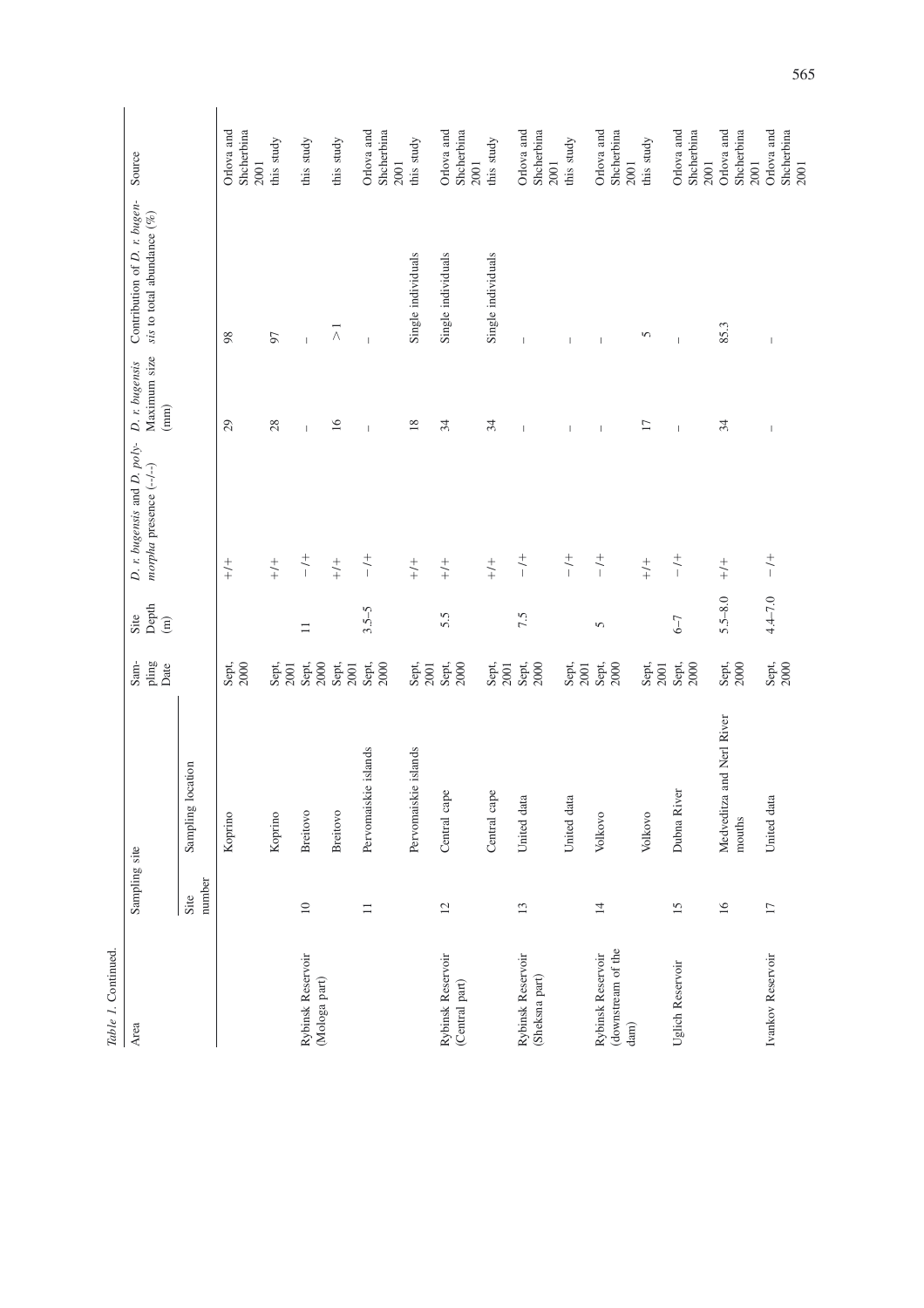| Table 1. Continued.                                       |                       |                                                                         |                               |                     |                         |                          |                                                                                                                            |                                     |
|-----------------------------------------------------------|-----------------------|-------------------------------------------------------------------------|-------------------------------|---------------------|-------------------------|--------------------------|----------------------------------------------------------------------------------------------------------------------------|-------------------------------------|
| Area                                                      | Sampling site         |                                                                         | Sam-<br>pling<br>Date         | Depth $(m)$<br>Site | morpha presence (--/--) | $\left( \min \right)$    | D. r. bugensis and D. poly- D. r. bugensis Contribution of D. r. bugen-<br>Maximum size $size$ sis to total abundance $(%$ | Source                              |
|                                                           | number<br>Site        | Sampling location                                                       |                               |                     |                         |                          |                                                                                                                            |                                     |
| VBW <sup>**</sup> , Sheksna Res-<br>ervoir                | $\frac{8}{2}$         | United data                                                             | Sept,<br>2001                 |                     | $-1$                    | I                        | $\begin{array}{c} \end{array}$                                                                                             | this study                          |
| VBW <sup>**</sup> , Beloye Lake                           | $^{19}$               | United data                                                             |                               | $\zeta$ -1          | $\frac{1}{1}$           |                          | I                                                                                                                          | this study                          |
| VBW**, Neva Bay                                           | $\overline{c}$        | United data                                                             | Sept.<br>2001<br>Aug.<br>2001 | $\overline{1}$      | $\frac{1}{1}$           | $\overline{\phantom{a}}$ | $\overline{\phantom{a}}$                                                                                                   | genova pers.<br>N.P. Fino-<br>comm. |
| VBW <sup>**</sup> , Neva estuary                          | $\overline{21}$       | United data                                                             | 1998-<br>2001                 | $\zeta$ -1          | $\frac{+}{1}$           |                          |                                                                                                                            | Orlova and<br>Panov (un-<br>publ.)  |
| Gorky Reservoir                                           | 22                    | United data                                                             |                               | $4-11$              | $\frac{+}{+}$           | 33                       | $2 - 18$                                                                                                                   | this study                          |
| Dnieper Liman (Black<br>Volgograd Reservoir<br>Sea basin) | 23<br>$\overline{24}$ | Near city of Volgograd<br>Near city of Kherson                          | 2000<br>2000<br>2001<br>2001  | $0.5 - 1.5$         | $\div$                  | 27                       | this study<br>No data                                                                                                      | this study                          |
|                                                           |                       | Riverbed slope<br>Littoral zone                                         |                               |                     | $\frac{+}{+}$<br>$+/-$  | 27<br>$\overline{c}$     | 86<br>$\infty$                                                                                                             |                                     |
|                                                           |                       | *ARNR Astrakhan Riosphere Nature reserver **VRW - Volga-Raltic waterway |                               |                     |                         |                          |                                                                                                                            |                                     |

\*ABNR Astrakhan Biosphere Nature reserve; \*\*VBW – Volga-Baltic waterway vay ij  $\overline{1}$  $x_{\text{S1}}$ š á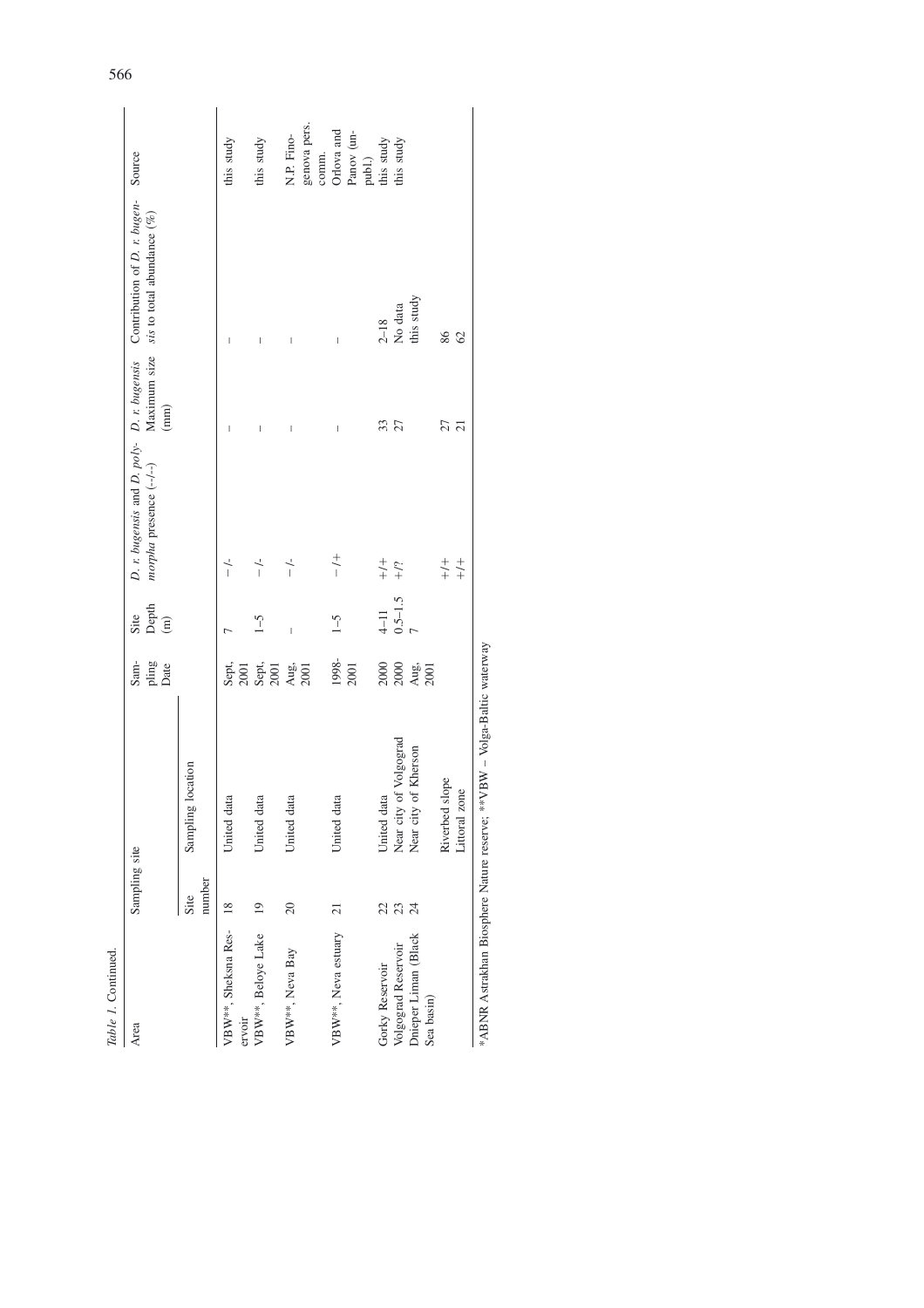Sheksna River (area 18), Beloye Lake (area 19) and in the eastern Gulf of Finland (areas  $20$ ,  $21$ ; see Table 1).

During September 2001, the additional samples were collected along a 450 km stretch of the Middle Volga including the Kama and Volga sections of Kuybyshev Reservoir to evaluate the current species composition of dreissenid mussels (Figure 1). Habitats sampled included riverbed slope, riverbed ridge *via* collections on fouled unionids collected from trawls) and the littoral zone, where *Dreissena* postveligers settle upon accessible hard substrates (Table 1). One qualitative sample of *Dreissena* was collected from the lower Volga at Volgograd Reservoir in 2000 (area 23). Finally, in August 2001, samples were collected from the native range *D. r. bugensis*, near Kherson, Ukraine.

In the Upper Volga River (between Volga-Baltic Waterway and Gorky Reservoir; Figure 1), and in the lower Volga River (between Volvograd Reservoir and the Volga delta-Caspian Sea) sampling was conducted using ponar grabs or by picking individuals attached to other mollusks. In the mid-Volga stretch, between the Kuybyshev and Saratov Reservoirs (Figure 1), we towed a 30-cm rake over a fixed distance (Shkorbatov and Antonov 1990) to estimate presence/ absence and abundance. Samples from the eastern Neva estuary, Gulf of Finland, were collected by SCUBA diving. Finally, sampling of *D. r. bugensis* in the mussels' native region (i.e., in the Dnieper Liman, Black Sea basin) was conducted using a benthic trawl. Basic information for all sampling sites is provided in Table 1.

All *Dreissena* individuals were identified, counted and the percent contribution to total dreissenid abundance calculated. Shell length of all *Dreissena* were measured with calipers to the nearest mm or, for the smallest individuals of  $0+$  cohort, subdivided into 1 mm classes under a dissecting microscope. Size-frequency distribution histograms were developed and used to assess population size structure.

# **Results**

*Dreissena rostriformis bugensis* was found at multiple sites in the Middle Volga at Kuybyshev and Saratov Reservoirs during 1992 (Table 1, Figure 1). It was also found in the Lower Volga, in the river delta in 1994, and first appeared in the transitional zone of the Northern Caspian Sea in 1996. It was first recorded

in the Upper Volga in the Volga part of Rybinsk Reservoir during 1997. In 2000, *D. r. bugensis* was found in all parts of Rybinsk, Gorky and Uglich Reservoirs. In the entire Volga River cascade, *D. r. bugensis* has invaded seven of nine reservoirs, where it occurs on submerged plants and debris, in addition to ridges and slopes of former riverbeds. Densities in littoral zones are high but temporally variable, subject to occasional water level fluctuations associated with hydraulic regulation. Surveys of Sheksna River revealed the presence of only *D. polymorpha*, and dreissenids were completely absent from Beloye Lake. Thus by 2001, *D. r. bugensis* had an extensive range in Volga-Caspian basin that covered 3000 km, from the Rybinsk and Uglich Reservoirs in the north to the northern Caspian Sea in the south. Salinity in inhabited regions of the Caspian Sea was low, ranging between only 2 and 3‰. All reservoirs and other sampling sites, exclusive of the Neva estuary  $(0.3 -$ 1.7 psu, Nikulina 2003), were freshwater.

Despite its relatively recent invasion history in the Volga River system and in the Caspian Sea, *D. r. bugensis* comprised an increasing and often dominant fraction of total dreissenid abundance at many localities. For example, *D. r. bugensis* replaced *D. polymorpha* over time at many localities in the Lower Volga delta and Middle Volga (e.g., Kuybyshev and Saratov Reservoirs; Figure 2, Table 1). In the Volga delta, for example, the contribution of *D. r. bugensis* to total *Dreissena* abundance increased from 0% in 1992 and 1993, to 4%, 24%, 32% and 96%, in 1994, 1995, 1996 and 2000, respectively (Figure 2). Similar patterns were observed at each of the other major reservoirs on the Volga River (e.g., Rybinsk, Saratov, Kuybyshev) (Figure 2). Concurrent with these changes, the size structure of the *D. r. bugensis* population changed dramatically (Figure 3). For example, in 1994 the population in the Volga delta consisted only of small individuals  $(< 2$  mm), though the following year mussels as large as 12 mm were observed. In 1996, the distribution encompassed mussels of all size classes  $(1-30 \text{ mm})$  (Figure 3).

Surveys of dreissenid shells revealed that *D. r. bugensis* was absent from the Upper Volga River (Ivankov Reservoir, site 17) during 2000. Living *D. r. bugensis* dominated dreissenid populations in Uglich Reservoir, immediately downstream of Ivankov Reservoir (Figure 1). However, the shell 'bank' of dreissenid mussels at Uglich Reservoir contained only a very small fraction  $(< 0.7\%)$  of *D. r. bugensis* remains, supporting its recent establishment in the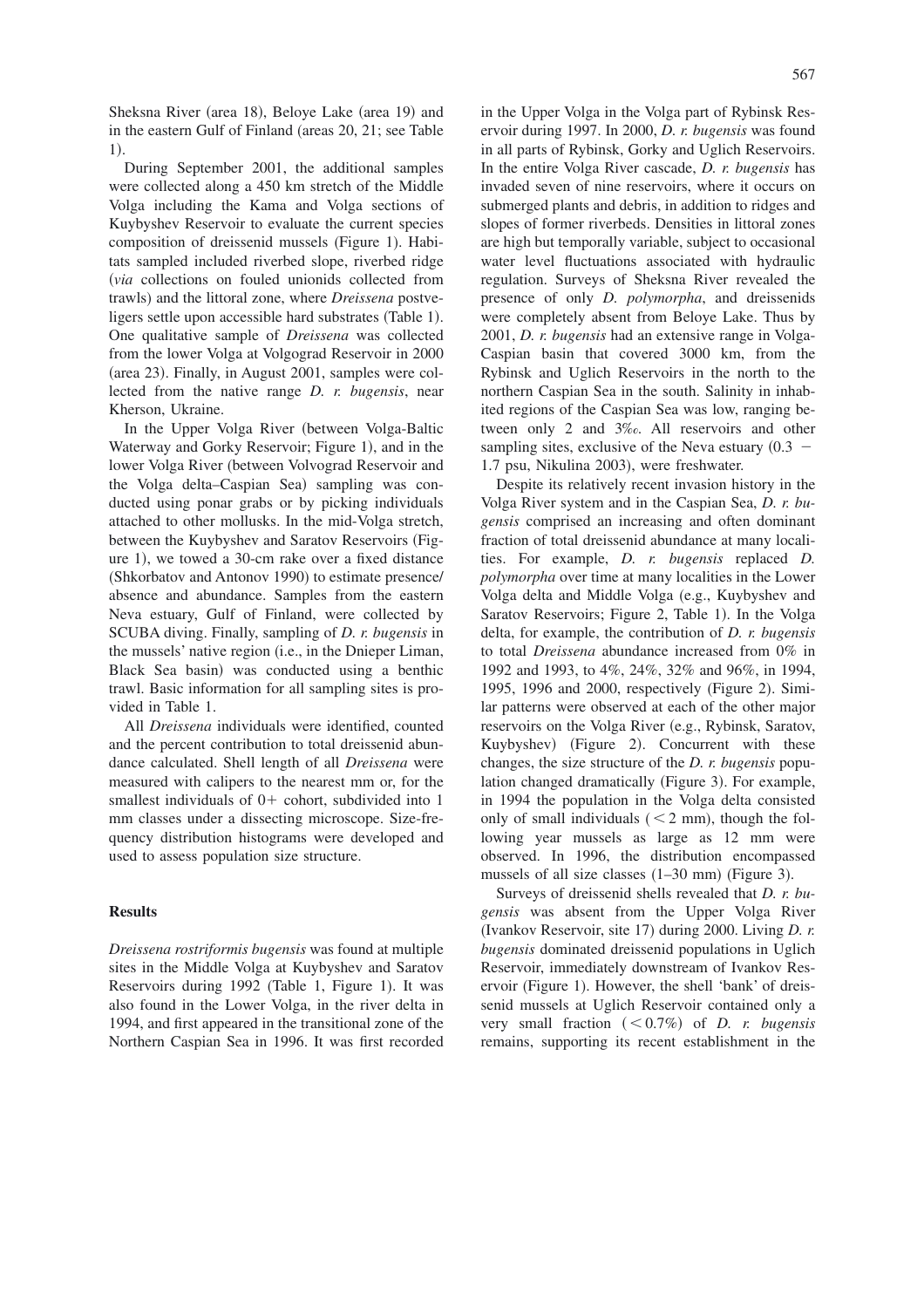

*Figure 2.* Temporal patterns of *Dreissena rostriformis bugensis* contribution to total dreissenid *D. polymorpha* and *D. r. bugensis)* abundance at five locations along the Volga River system over time. See Table 1 for sample collection methods.



*Figure 3.* Changes in *Dreissena rostriformis bugensis* size classes over time in the Volga delta showing the rapid establishment of larger, older individuals.

reservoir. Further downstream in Rybinsk Reservoir (Figure 1), only large size classes of *D. r. bugensis* were observed alive, although shell remains at this location included all size classes of mussels. Consequently, it appears that the mussel invaded Rybinsk Reservoir followed by Uglich Reservoir.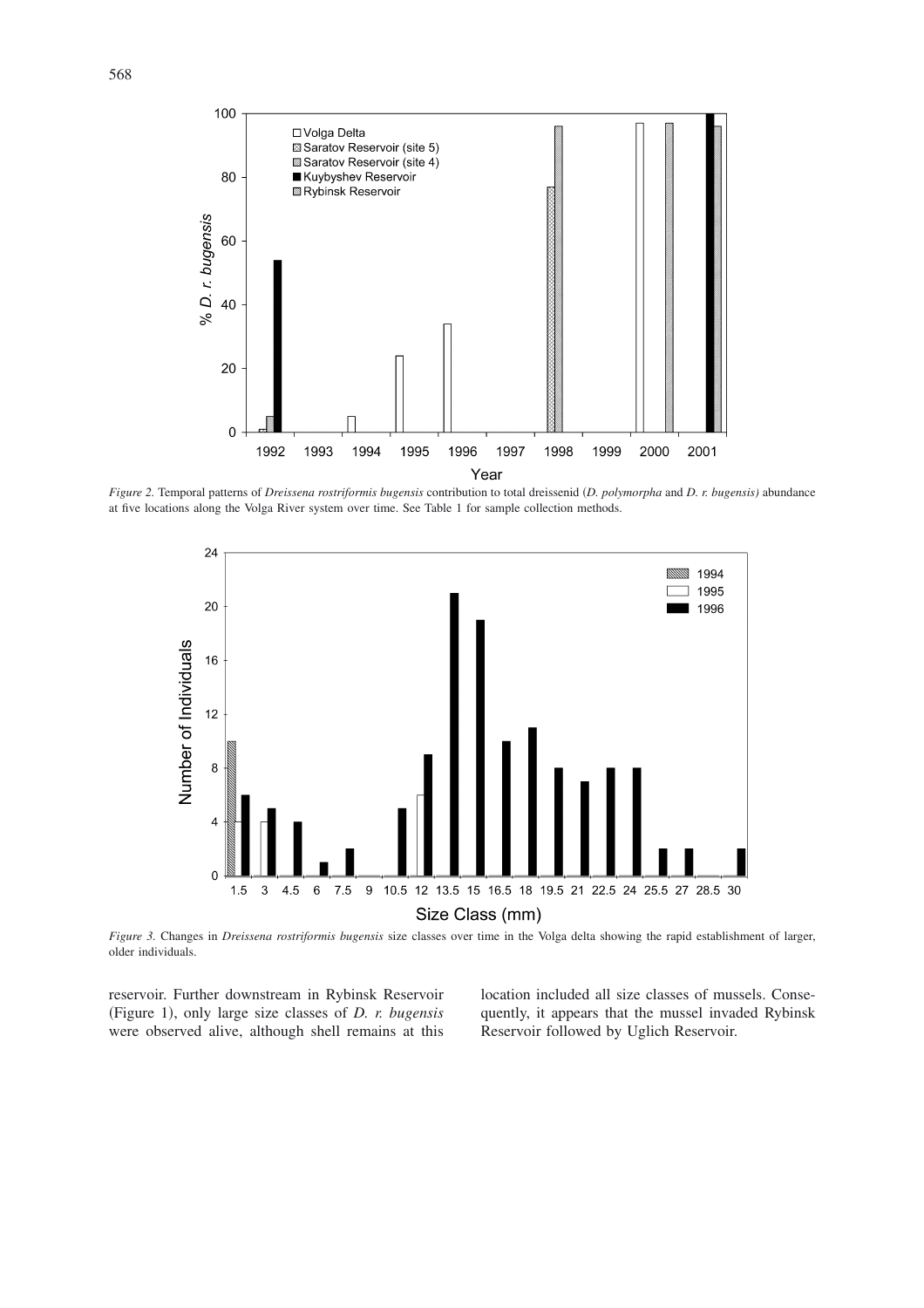

*Figure 4. Size structure of Dreissena rostriformis bugensis* for three habitat types (nearshore fouling community, riverbed slope community, and benthic community) in Kuybyshev Reservoir during 2001.

We assessed the relative abundance of different dreissenid mussels and species composition of youngof-year mussels (shell length  $\leq 1$  to 13 mm) in Kuybyshev Reservoir during 2001. For riverbed slope populations, the contribution of *D. r. bugensis* was highest in the northern (Svijaga River to Loishevo; site 3) and southern (Togliatti; site 1) regions of the reservoir, and lower in the middle section (i.e., at Bolshoi Tcheremshan River mouth; site 2, Figure 1). The size composition of *D. r. bugensis* differed between riverbed and littoral habitats, with comparatively more small, medium and large individuals in fouling, slope and bottom habitats, respectively.

The size structure of *D. r. bugensis* populations appears to be related to habitat type as well as to the colonization history in the basin (Figure 2, Figure 3, Figure 4). For example, when first discovered in the Volga River, *D. r. bugensis* populations were dominated by small individuals and very few large mussels were present (Figure 2). However, with time, the Volga delta population assumed a size structure comparable to that of co-occurring *D. polymorpha*, and was similar to that of other well-established populations of *D. r. bugensis* in the Kuybyshev Reservoir  $(sites 1-3)$  and in the Dnieper Liman (site 24). By contrast, *D. polymorpha* populations that had been present at these sites for longer time periods contained a mixture of large and small size classes. In Kuybyshev Reservoir, size composition of *D. r.* bugensis varied by location (Figure 4). Populations on the reservoir bottom tended to be largest, followed by those residing on the reservoir's slope. A bimodal size distribution was observed among fouling individuals, with both large  $(20-30 \text{ mm})$  and small  $(0-6 \text{ mm})$  individuals present. Indeed, except for these individuals, there was scant evidence of mussel recruitment in the Kuybyshev Reservoir during 2001 (Figure 4).

With the exception of observations in 1997, *D. r. bugensis* populations in the upper Volga River cascade were dominated by larger size classes of mussels. For example, the population in the Upper Volga reservoir was dominated by relatively large individuals (i.e.,  $19$  to  $34$  mm) during  $2000$ , and the maximum average shell length of *D. r. bugensis* was greatest in the uppermost reservoir (i.e., Uglich; sites 15–16). Overall differences in size structure of *D. r. bugensis* populations from the Upper Volga, Rybinsk and Uglich reservoirs were substantial. The absence of juveniles and general paucity of small size classes in each of the populations in the upper reservoirs indicates that autochthonous recruitment of *D. r. bugensis* was low or absent in 1999 and 2000. However, more numerous yearling mussels were present in Rybinsk Reservoir in 2001.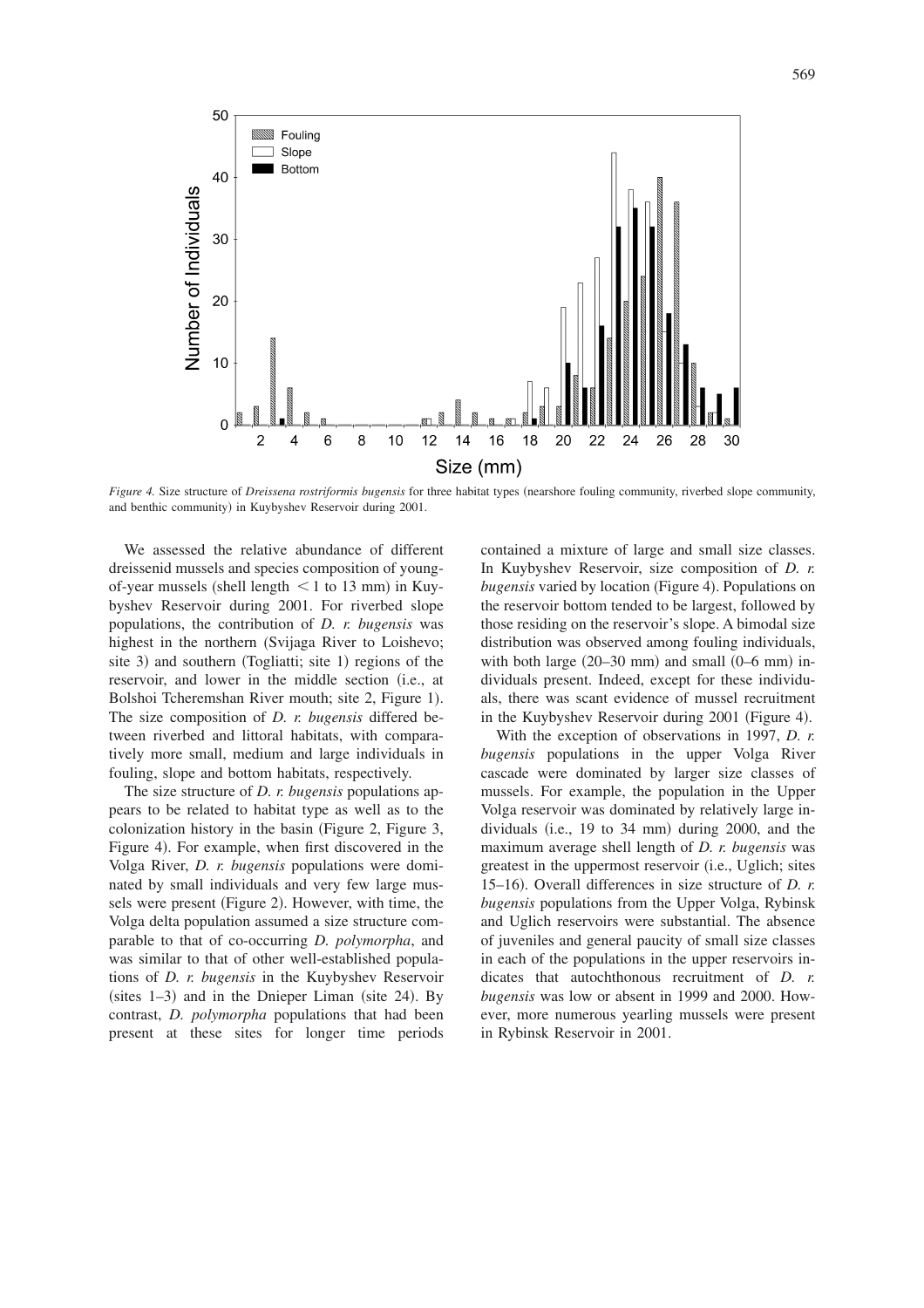## **Discussion**

This study attempts to reconstruct the invasion history of *D. r. bugensis* in the Volga River and Caspian Sea drainage. Because the sampling regime was not designed with this explicit purpose in mind, different locations were sampled at different times, often with different equipment. These limitations preclude a definitive spatial and temporal analysis of the invasion dynamics. Nevertheless, by analysing presence/absence and population size structure data, it is possible to reconstruct the general pattern of invasion of this important species.

*Dreissena rostriformis bugensis* is native to the Dnieper-Bug Liman and Lower Inguletz River, the Black Sea basin, and was not found in the Volga River or Caspian Sea until recently. The Middle Volga was likely invaded first, as large individuals (23–28 mm) were observed in Kuybyshev and Saratov Reservoirs during 1992 (Table 1; Figure 1). Growth relationships have been derived principally for *D. polymorpha*. This species typically grows up to  $\sim$ 15 mm in its year of settlement, depending on food and thermal conditions Mackie 1991; Smit et al. 1992; Dall and Hamburger 1996). Thereafter shell growth is sharply curtailed, typically to less than 7 mm per year (Smit et al. 1992; Dall and Hamburger 1996). Assuming a similar growth rate for *D. r. bugensis*, individuals with shell lengths up to 28 mm may be two to four years old. Consequently, it is possible that invasion of sites in the Middle Volga River occurred between 1988 and 1990.

Based on expected patterns of larval advection and the temporal sequence of establishment of new benthic populations, we propose that the first introduction may have occurred in the middle or upper part of Kuybyshev Reservoir (sites 2 or 3, Table 1). It is less likely that the initial colonization event may have occurred in Cheboksary Reservoir, which is immediately northwest and upstream of the Kuybyshev Reservoir. Shortly thereafter, perhaps by 1994, *D. r. bugensis* established well downstream in the lower Volga River (Figure 1). The initial inoculum of mussels for the Volga River cascade likely originated from a source population in the Dnieper River basin to which the species is native (site 24 or surroundings). This view is supported by microsatellite analyses, which show considerable genetic homogeneity among endemic and introduced populations of *D. r. bugensis* and marked differences in comparisons with

the Caspian Sea population, likely *D. r. distincta* (Therriault et al. 2004).

The most probable mechanism for the initial introduction of *D. r. bugensis* into the Volga-Caspian basin is shipping from the Black Sea, via the Volga-Don Waterway (Figure 1). Subsequent invasions in the Volga delta and northern Caspian Sea may have resulted from either shipping activities or advective larval drift. Natural dispersal vectors–including larval drift–contributed substantially to downstream range expansion. Based upon confirmed presence data, the downstream dispersal rate of *D. r. bugensis* in the Volga River system was nearly 700 km/year, far greater than that reported for *D. r. bugensis* in the Laurentian Great Lakes (Mills et al. 1996). The rapid colonization of downstream sites in the Volga River system is, however, consistent with the dispersal pattern of *D. polymorpha* in North America Johnston and Carlton 1996). The latter species spread through a combination of passive larval drift and 'jump' dispersal to overland sites (Johnson and Padilla 1996; Johnson et al. 2001). However, downstream establishment can be patchy rather than continuous, as was observed along the shore and main channel of Kuybyshev Reservoir and for *D. polymorpha* range expansion in rivers throughout eastern North America and Europe Johnson and Carlton 1996; Pollux et al. 2003).

An extensive survey of dreissenids in the uppermost Volga reservoirs conducted between 1980 and the1990's did not detect *D. r. bugensis* (Scalskaya 2000). However, small- and large-bodied individuals were observed in Rybinsk Reservoir during 1997 and 2000, respectively, indicating that *D. r. bugensis* has inhabited this region since the mid-1990s.

Horvath et al. (1996) concluded that downstream populations of *D. polymorpha* were highly dependent on production of recruits from upstream sources in lakes. For invasive species with planktonic larvae, downstream drift may facilitate 'stepping-stone' range extensions whereby current colonists will later seed sites further downstream. Conversely, establishment of *D. r. bugensis* in Uglich Reservoir and other upstream locations in the Volga cascade was possible only *via* human-mediated vectors (e.g., shipping, fishing, boating, and scientific expeditions; Orlova and Shcherbina 2002). These forms of assisted 'jump' dispersal result in establishment of non-contiguous populations in upstream destinations, and are less dependent on distance from colonization sources than are natural dispersal modes (MacIsaac et al. 2001).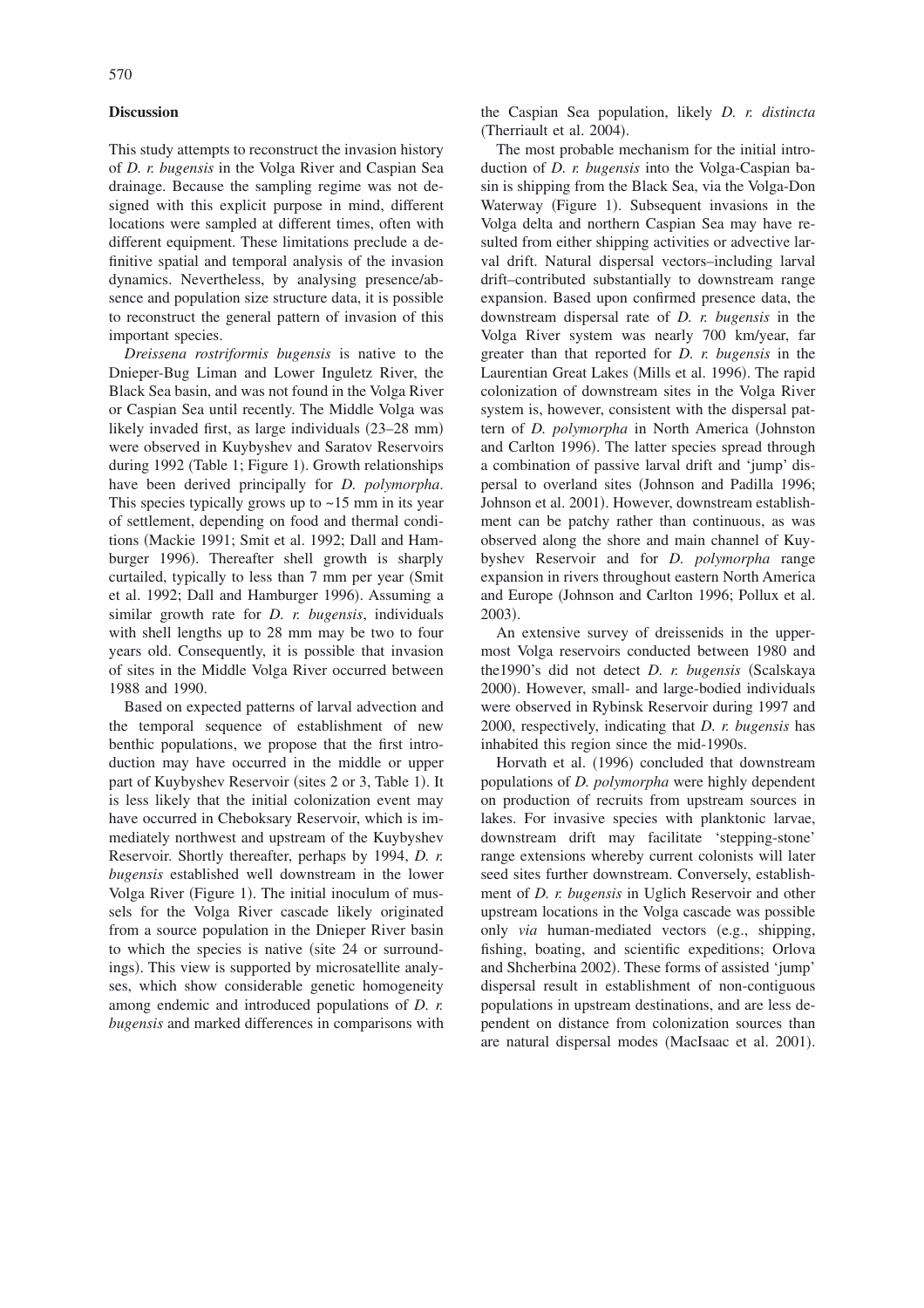Terminal populations can establish if furnished with allochthonous supplies of propagules. While not yet invaded, Ivankov Reservoir appears vulnerable to transfer of mussels established in adjacent reservoirs (Uglich, Rybinsk) (Figure 1).

The creation of the Volga River cascade changed the flow regime in the Lower Volga River to a more estuarine environment, resulting in a regime of unpredictable water-level fluctuations. All reservoirs support lacustrine stretches, especially the largest three (Volgograd, Kuybyshev and Rybinsk). Initial invasions of *D. r. bugensis* in the late 1980's correspond with development of seemingly favorable conditions along the entire Volga cascade. Thus, we suggest that invasion of the Volga system required a connection (via the Volga-Don canal) to allow for long-distance transfer of propagules, and alterations of hydraulic conditions. This hypothesis is supported by available evidence from the Black Sea. For example, *D. r. bugensis* began its range extension in the Dnieper River basin and adjacent water bodies following large-scale reconstruction of waterways and irrigation systems in southern Ukraine (Zhuravel 1967; Pligin 1979). By the late 1960's, the species was common in canals and reservoirs, often displacing *D. polymorpha* in swiftly flowing and deep-water habitats (Pligin 1979; Mills et al. 1996). *D. r. bugensis* failed until recently to disperse through corridors linking the Black and Baltic Seas (i.e., waterways from the Pripiat to Nemunas and Vistula Rivers). Its range expansion appears to have required both appropriate dispersal vectors and facilitation by other factors. These facilitating factors may include large-scale transformation of habitats along the invasion corridors in association with river impoundment, including reduced water velocity, increased total dissolved solid content, and stabilized oxygen concentration and temperature (Zhuravel 1951, 1967; Pligin 1979). These environmental changes resulted in conditions more typical of Black Sea estuaries. For example, restoration of conditions amenable to Black Sea estuarine opportunists in the Dnieper River cascade facilitated establishment of numerous species in this basin (Zhuravel 1951). These invasions were also facilitated by enhanced vector (i.e., shipping) activity that allowed upstream movement of propagules and subsequent dispersal west and east via canals from the Dnieper-Bug estuary and Ingulets River (e.g., Kharchenko 1995). It should be noted, however, that quagga mussel range expansion also has been much slower in North America than that of zebra mussels,

even though the species seemingly share life histories, dispersal vectors etc. Consequently, much remains to be learned regarding the peculiarities of dispersal of these species.

### *Future spread and consequences*

*D. r. bugensis* is a Ponto-Caspian endemic that is believed to pose an invasion risk to brackish and fresh waters of Northern Europe and the Baltic Sea region (Gollasch and Leppäkoski 1999; Orlova 2000). Five inland European invasion corridors may facilitate increased dispersal to these regions MacIsaac et al. 2001). Of these, the deepwater, Volga-Baltic waterway is the most likely to allow future invasions by Ponto-Caspian species to the eastern Gulf of Finland.

Of the106 nonindigenous species that have invaded the Volga River cascade since the 1940's, a significant number (48%) are of Ponto-Caspian origin, particularly so for arrivals over the last three decades (Slyn'ko et al. 2002). Most invasive Ponto-Caspian species do not tolerate low pH or low calcium concentrations (Zhuravel 1951; Karataev et al. 1998), thus their establishment may be impaired in the upper reaches of the Volga-Baltic waterway where these conditions predominate (Alekin 1953; Bylinkina et al. 1982; Bylinkina 2001). However, a number of Ponto-Caspian species have 'skipped' entire sections of the Volga-Baltic waterway and have established farther upstream in the Neva Estuary (Slyn'ko et al. 2002). Successful establishment of *D. r. bugensis* in Rybinsk Reservoir will likely accelerate range expansion in the Upper Volga cascade and in the whole Volga River basin. This population also may serve as a source for expansion to the eastern Gulf of Finland with shipping along the Volga-Baltic waterway. We anticipate that *D. polymorpha* may be replaced by *D. r. bugensis* at sites along the Volga River, as the invasion of the latter species progresses northward. *Dreissena rostriformis bugensis* also is replacing *D. polymorpha* in shallow and deep habitats in Lakes Ontario and Erie in the Laurentian Great Lakes (Mills et al. 1996, 2003), apparently owing to its greater physiological efficiency (see Baldwin et al. 2002; Stoeckmann 2003). Given the history of ecological transformations associated with invasion by dreissenid mussels, establishment of *D. r. bugensis* at novel sites in the Volga-Baltic waterway could facilitate invasion by other Ponto-Caspian species, including the polychaete Hypania invalida (Grube 1860) and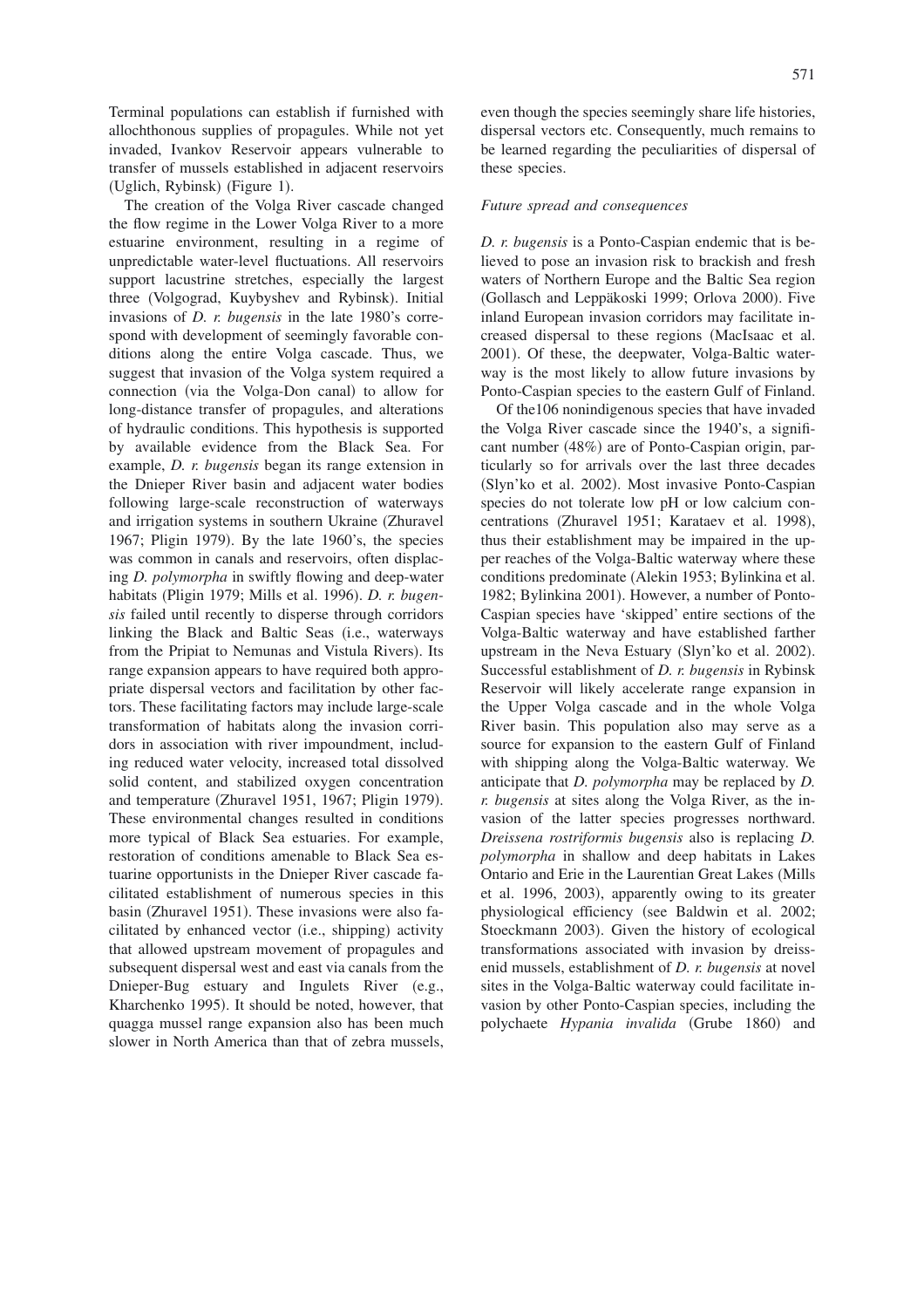bivalve Monodacna colorata (Eichwald 1829) (Ricciardi 2001).

### **Acknowledgements**

We appreciate helpful comments provided by anonymous reviewers. This research was supported by Russian Biodiversity program, the Russian Foundation for Basic Research (project N 03-05-65125) to MIO), the Maj and Tør Nessling Foundation (to MIO), INTAS (project N 99-674; to MIO) and the Russian Foundation for Basic Research (01) 04-48542; to GKhS). Additional support from the NSERC (Canada) International Opportunities Fund (to HJM) and NSERC postdoctoral fellowship (to TWT) is gratefully acknowledged. I. Grigorovich collected the sample from the Volvograd Reservoir.

### **References**

- Alekin O.A. 1953. Fundamentals of hydrochemistry. Hydrometeisdat Publishers, Leningrad, Russia 296 pp. (in Russian)
- Andrusov N.I. 1890. *Dreissena rostriformis* Desh. In the Bug River. Trudy S-Peterburgskago Obschestva Estestvoispitatelei. Department of Geology and Mineralogy: 1-2. (in Russian)
- Andrusov N.I. 1897. Fossil and recent Dreissenidae of Eurasia. Trudy S-Peterburgskago Obschestva Estestvoispitatelei. Department of Geology and Mineralogy 25: 1–683. (in Russian with German summary)
- Antonov P.I. 1993. About invasion of bivalve *Dreissena bugensis* (Andr.) into the Volga River Reservoirs. Ecological problems of large rivers basins. Book of abstracts of international conference, Togliatti, Russia, 6–10 September, 1993. Publishers of IEVB RAS, Togliatti, Russia: 52-53. (in Russian)
- Baldwin B.S., Mayer M.S., Dayton J., Pau N., Mendilla J., Sullivan M., Moore A., Ma A. and Mills E.L. 2002. Comparative growth and feeding in zebra and quagga mussels *Dreissena* polymorpha and *Dreissena bugensis*): implications for North American lakes. Can. J. Fish. Aquat. Sci. 59: 680–694.
- Bij de Vaate A., Jaźdźewski K., Ketelaars H.A.M., Gollasch S. and van der Velde G. 2002. Geographical patterns in range extension of Ponto-Caspian macroinvertebrate species in Europe. Can. J. Fish. Aquat. Sci. 59: 1159–1174.
- Bylinkina A.A. 2001. Hydro chemical characteristic.. In: Ecological problems of the Upper Volga. Publishers of IBIW, Yaroslavl, Russia: 26-37. (in Russian)
- Bylinkina A.A., Trifonova N.A., Kudriavtzeva N.A., Kalinina L.A. and Genkal L.F. 1982. Hydro chemical regime of Sheksna reservoir and water-bodies of Northern Dvina River system. In: Butorin N.V. (ed.), Ecological Researches of Water Bodies of Volgo-Baltic and Northern Dvina River Waterways. Nauka Publishers, Leningrad, Russia. pp 48–69. (in Russian)
- Dall P.C. and Hamburger K. 1996. Recruitment and growth of *Dreissena polymorpha* in Lake Esrom, Denmark. Limnologica 26: 27–37.
- Darr A. and Zettler M.L. 2000. Erstnachweis von *Congeria leu*cophaeata (Conrad 1831) in Mecklenburg-Vorpommern (Bivalvia: Dreissenidae). Malakologische Abhandlungen Staatliches Museum für Tierkunde Dresden, Band 20, Nr 19, Ausgegeben 5, pp 197–200.
- Gollasch S., Leppäkoski E. 1999. Initial risk assessment of alien species in Nordic coastal waters. Nord 8, Copenhagen, 245 pp.
- Horvath T.G., Lamberti G.A., Lodge D.M. and Perry W.L. 1996. Zebra mussel dispersal in lake-stream systems: source-sink dynamics? J. North Amer. Benth. Soc. 15: 2049–2057.
- Johnson L.E. and Carlton J.T. 1996. Post-establishment spread in large-scale invasions: dispersal mechanisms of the zebra mussel *Dreissena polymorpha*. Ecology 77: 1686–1690.
- Johnson L.E. and Padilla D.K. 1996. Geographic spread of exotic species: ecological lessons and opportunities from the invasion of the zebra mussel *Dreissena polymorpha*. Biol. Conserv. 78: 23–33.
- Johnson L.E., Ricciardi A. and Carlton J.T. 2001. Overland dispersal of aquatic invasive species: a risk assessment of transient recreational boating. Ecol. Applic. 11: 1789–1799.
- Karataev A.Y., Burlakova L.E., Padilla D.K. 1998. Physical factors that limit the distribution and abundance of *Dreissena polymor*pha (Pall.) J. of Shellfish Res. 17 (3): 1219–1235.
- Karpevich A.F. 1975. Theory and practice of acclimatisation of aquatic organisms. Pishchevaya promyshlennost, Moscow, Russia. 432 pp. (in Russian)
- Kharchenko T.A. 1995. *Dreissena*: range, ecology, fouling impacts. Hydrobiological Journal 31: 3-20. (in Russian)
- Kinzelbach R. 1992. The main features of the phylogeny and dispersal of the zebra mussel *Dreissena polymorpha*. Limnol. aktuell 4: 5–17.
- Leppäkoski E. and Olenin S. 2001. The meltdown of biogeographical peculiarities of the Baltic Sea: the interaction of natural and man-made processes. Ambio 30: 202–209.
- Leppäkoski E., Gollasch S. and Olenin S. (eds) 2002. Invasive Aquatic Species of Europe. Distribution, Impacts and Management. Kluwer Academic Publishers, Dordrecht, 583 pp.
- MacIsaac H.J., Grigorovich I.A. and Ricciardi A. 2001. Reassessment of species invasion concepts: the Great Lakes basin as a model. Biol. Invas. 3: 405–416.
- Mackie G.L. 1991. Biology of the exotic zebra mussel, *Dreissena polymorpha*, in relation to native bivalves and its potential importance in Lake St. Clair. Hydrobiologia 219: 251–268.
- Marelli D.C. and Gray S. 1983. Conchological redescriptions of *Mytilopsis sallei* and *Mytilopsis leucophaeta* of the brackish western Atlantic (Bivalvia: Dreissenidae). The Veliger 25: 185– 193.
- Mills E.L., Rosenberg G., Spidle A.P., Ludyansky M. and Pligin Y. 1996. A review of biology and ecology of the quagga mussel (Dreissena bugensis), a second species of freshwater Dreissenid introduced to North America. Amer. Zool. 36: 271–286.
- Mills E.L., Casselman J.M., Dermott R., Fitzsimons J.D., Gal G., Holeck K.T., Hoyle J.A., Johannsson O.E., Lantry B.F., Makarewicz J.C., Millard E.S., Munawar I.F., Munawar M., O'Gorman R., Owens R.W., Rudstam L.G., Schaner T. and Stewart T.J. 2003. Lake Ontario: food web dynamics in a changing ecosystem (1970–2000). Can. J. Fish. Aquat. Sci. 60: 471–490.